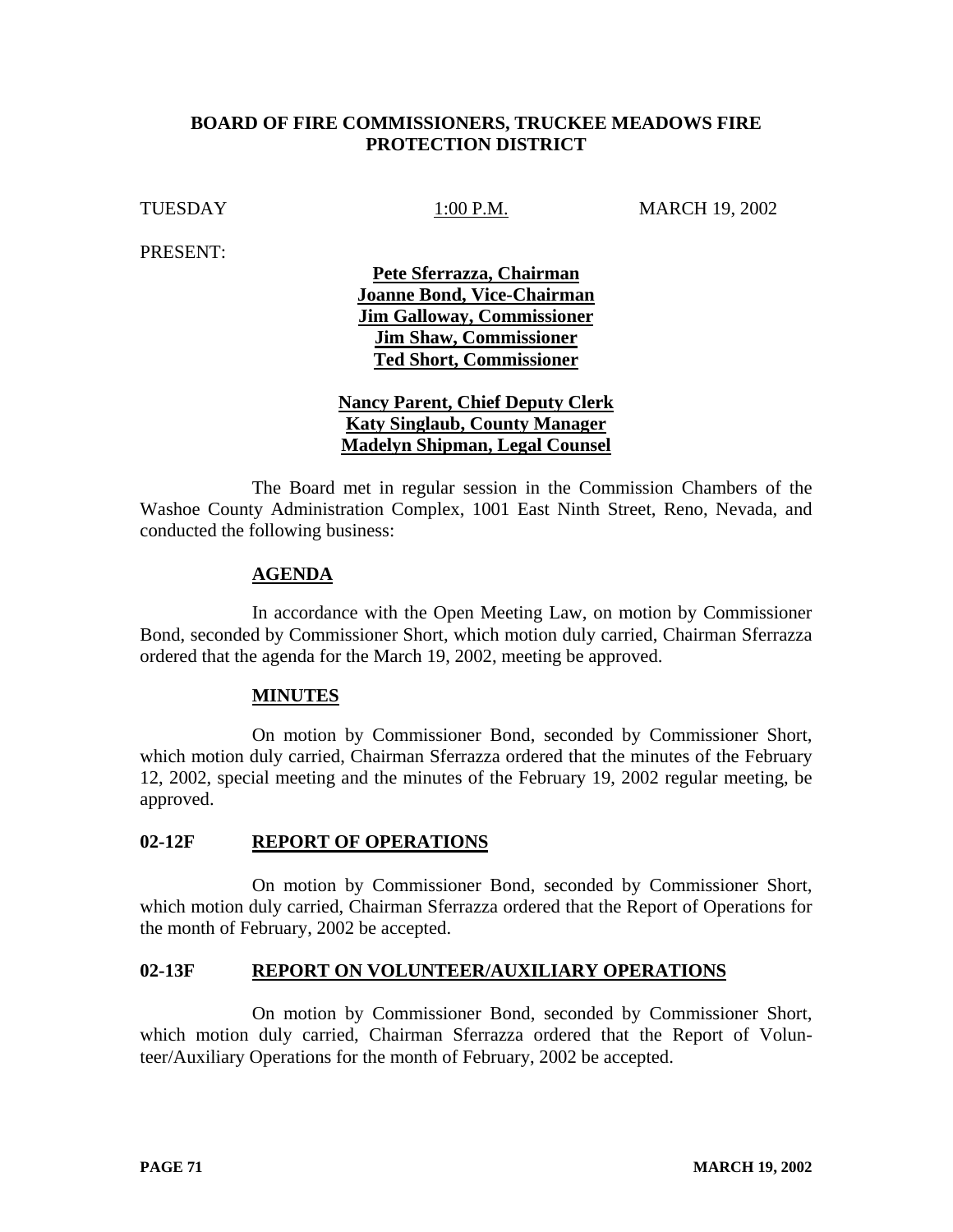## **VOLUNTEER/AUXILIARY MEMBERSHIP COMMENTS**

Terry Donahue, Chief, Huffaker/Brown Volunteers, advised that the volunteer brochures are in the mail. He said the brochure lets the general public know the volunteers are out there and that they need more volunteers. He commented that he is down to seven members at his station. Commissioner Shaw requested a copy of the brochure be provided to the Board.

Commissioner Short asked if volunteers from some of the other stations were helping cover the Wadsworth Station. Mr. Donahue said yes they are on the weekends, and because they respond to a scene along with REMSA it helps the EMT's keep their skills up.

# **STATUS OF REGIONAL FIRE SERVICE**

Marty Scheuerman, Operations Chief, Reno Fire Department, said the regional fire service consolidation group has not had an official meeting yet. They are still waiting for all of the information to be compiled, and staff continues to supply requested information to all parties.

Commissioner Short asked if it was official that the City of Sparks will not contract their Fire Department. Chief Scheuerman said the City of Sparks asked for a proposal and they were provided with a basic framework for discussion. Sparks was advised that if any serious discussions were to take place it would have to involve TMFPD and the City of Reno as it would affect both agencies. He believes a workshop was held at the City of Sparks several weeks ago, and from what he understands, Sparks felt they were better off not contracting for fire service.

# **02-14F BUDGETED CAPITAL FUNDS – COMMAND VEHICLE**

Marty Scheuerman, Operations Chief, Reno Fire Department, advised that this particular vehicle will replace the current 1992 Suburban command vehicle. He said the estimated cost is approximately \$25,000 from the State contract, plus whatever it will cost to outfit the vehicle with lights, sirens and radios. The reason for the replacement is that the current vehicle is surpassing 100,000 miles and is getting very worn. The vehicle will be passed down as a support vehicle to one of the stations and a 1978 two-wheel drive pick-up with a camper shell that they have been utilizing will be retired. The 1978 vehicle would be auctioned through the County auction. Upon inquiry, he said the new vehicle would be utilized as a command staff vehicle at the Command Station.

Commissioner Shaw asked if any other makes and models were considered. Chief Scheuerman said the State bid was the best price they could find for that particular sport utility vehicle, which was the only vehicle bid on in that category in the State bid. He advised that the command vehicle would cost approximately \$4- to \$5,000 to equip.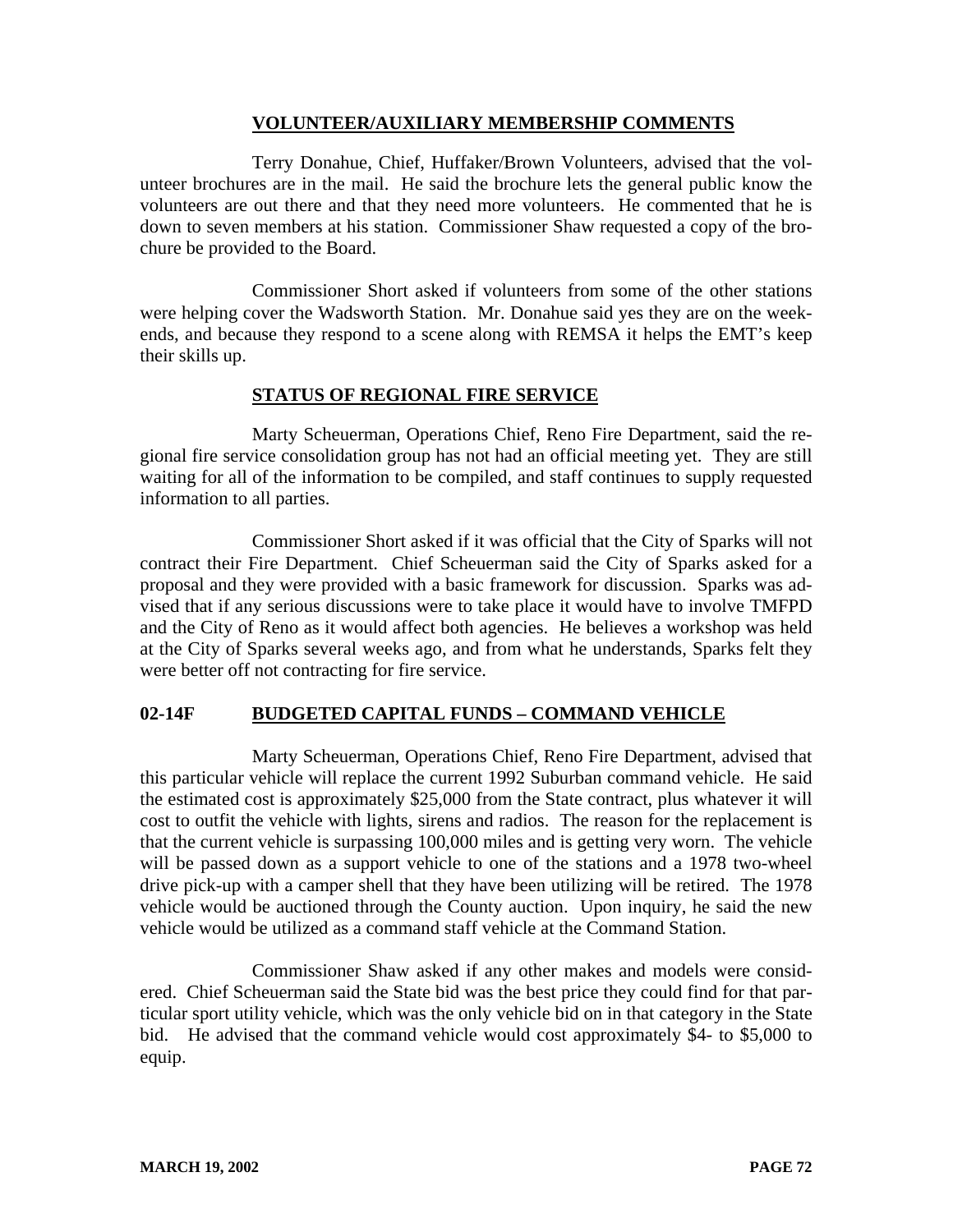On motion by Commissioner Short, seconded by Commissioner Bond, which motion duly carried, Chairman Sferrazza ordered that the purchase of one GMC, Yukon, as an upgrade to the fleet in an estimated amount of \$25,923.22 be authorized.

# **02-15F TRUCKEE MEADOWS FIRE PROTECTION DISTRICT FY 01-02 BUDGET AUGMENTATION**

Mary Walker, Walker & Associates, Consultant, stated that the total amount of the budget augmentation is \$564,860, which will affect the General Fund by \$207,000 due to worker's compensation costs. EICON, the current worker's compensation insurance provider, has increased costs, in part, due to recent heart and lung cases as well as changes in the legislation. EICON will not be providing insurance to TMFPD as of July 1, 2002. TMFPD is looking at alternatives, primarily pooling with the City of Reno and getting insurance through them. She explained the Acturarial Studies that were done for the retiree medical group and workmen's compensation costs. The 800 MHz contract with Washoe County had an increase of \$7,000 as it was not originally budgeted. She noted that the total augmentation in the Capital Projects Fund is \$357,860, and is solely due to carryover of last year's capital projects that were not completed as of June 30, 2001.

Commissioner Galloway said the withdrawal of EICON references changes in legislation, and asked if it had anything to do with the changes that apply to mining claims for lungs. Ms. Walker stated that it was the Nevada State Legislative changes regarding hepatitis. She said it has gotten to the point where worker's compensation insurance for Fire Departments and Sheriff Departments are so costly that there are insurance companies who are not willing to insure those departments anymore. Commissioner Galloway said he thought the State of Nevada having to step in and be in the shoes of the insurance company would be a positive step. He said maybe a slight reasonable modification of law would be appropriate. Madelyn Shipman, Legal Counsel, said there were only two people who signed up to oppose the bill, Mary Walker on behalf of her three counties, and Washoe County.

Chairman Sferrazza asked if TMFPD could contract with Washoe County instead of the City of Reno concerning worker's compensation insurance. He said the heart and lung claims already made would be covered by EICON regardless, so the risk to the County is somewhat down. Ms. Walker said part of the difficulty on the heart and lung claim is, if a person has 5-years worth of service and they come and work for Washoe County for 1 day and get a heart and lung claim, the County is liable for the rest of that person's life including their retirement. She said what happened during the last legislative session regarding the presumption of eligibility is that it is not only for heart and lung cases, but also relates to hepatitis. Ms. Walker said the County probably would not want the liability, but at Chairman Sferrazza's request she will look into that. She said the City of Reno carries workmen's compensation for their firefighters.

Chairman Sferrazza asked if TMFPD experienced a decrease in projected revenues as a result of September 11th. Ms. Walker said the revenues for the current year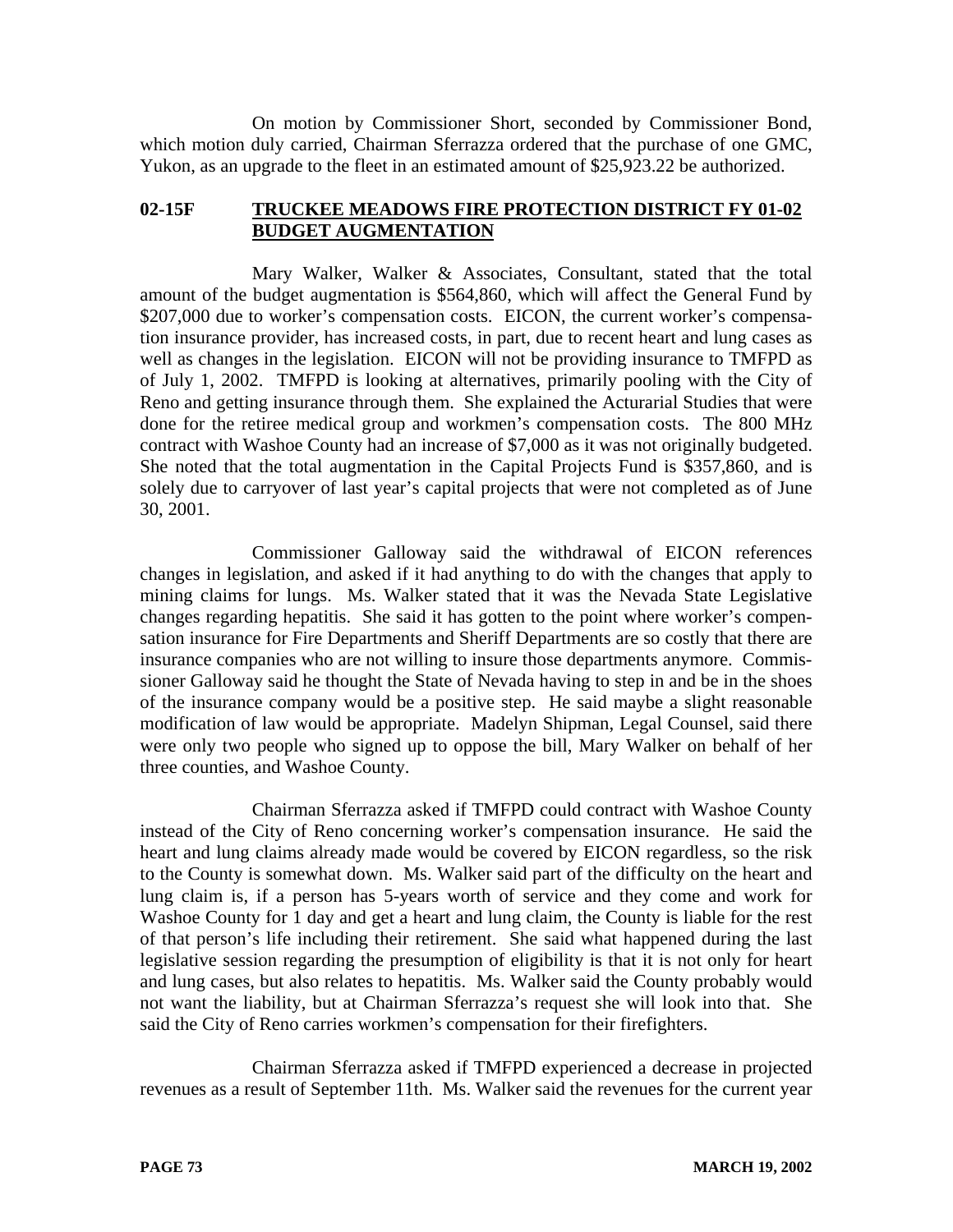are coming in extremely close to what they projected. She said expenditures should be a little less than 3 percent, and they will be able to balance the budget without increasing taxes.

On motion by Commissioner Short, seconded by Commissioner Bond, which motion duly carried, it was ordered that the following Resolution be approved and Chairman Sferrazza be authorized to execute:

# **TRUCKEE MEADOWS FIRE PROTECTION DISTRICT RESOLUTION TO AUGMENT AND AMEND THE FY 2001-2002 BUDGET**

## **RESOLUTION NO. 02-15F**

**WHEREAS**, the revenues and other resources of the General Fund and Capital Projects Fund were budgeted to be \$16,092,613 and \$3,323,179, respectively, on July 1, 2001; and

**WHEREAS**, additional resources are available to these funds in which appropriations are required to be augmented as follows:

|    | General Fund:                           |           |
|----|-----------------------------------------|-----------|
|    | a) Refunds and Reimbursements           | \$12,500  |
|    | b) Beginning Fund Balance               | \$194,500 |
|    | <b>Total General Fund</b>               | \$207,000 |
| 2) | <b>Capital Projects Fund:</b>           |           |
|    | a) Beginning Fund Balance               | \$357,860 |
|    | <b>Total Capital Projects Fund</b>      | \$357,860 |
|    | <b>Total Augmentation and Amendment</b> | \$564,860 |

**WHEREAS**, there is a need to apply these excess proceeds in the previously mentioned funds. Now, therefore, it is hereby RESOLVED, that the Truckee Meadows Fire Protection District shall augment and amend its FY 2001-2002 budget by appropriating \$564,860 for use in the above-mentioned funds, thereby increasing its appropriations. A detailed schedule was placed on file with the Clerk, and by reference is made a part thereof.

**BE IT FURTHER RESOLVED**, that the District shall forward the necessary documents to the Department of Taxation, State of Nevada.

## **PUBLIC COMMENTS**

Sam Dehne, area resident, expressed his concern about the City of Reno using taxpayer money for RETRAC propaganda. He complimented the Board on their attentiveness.